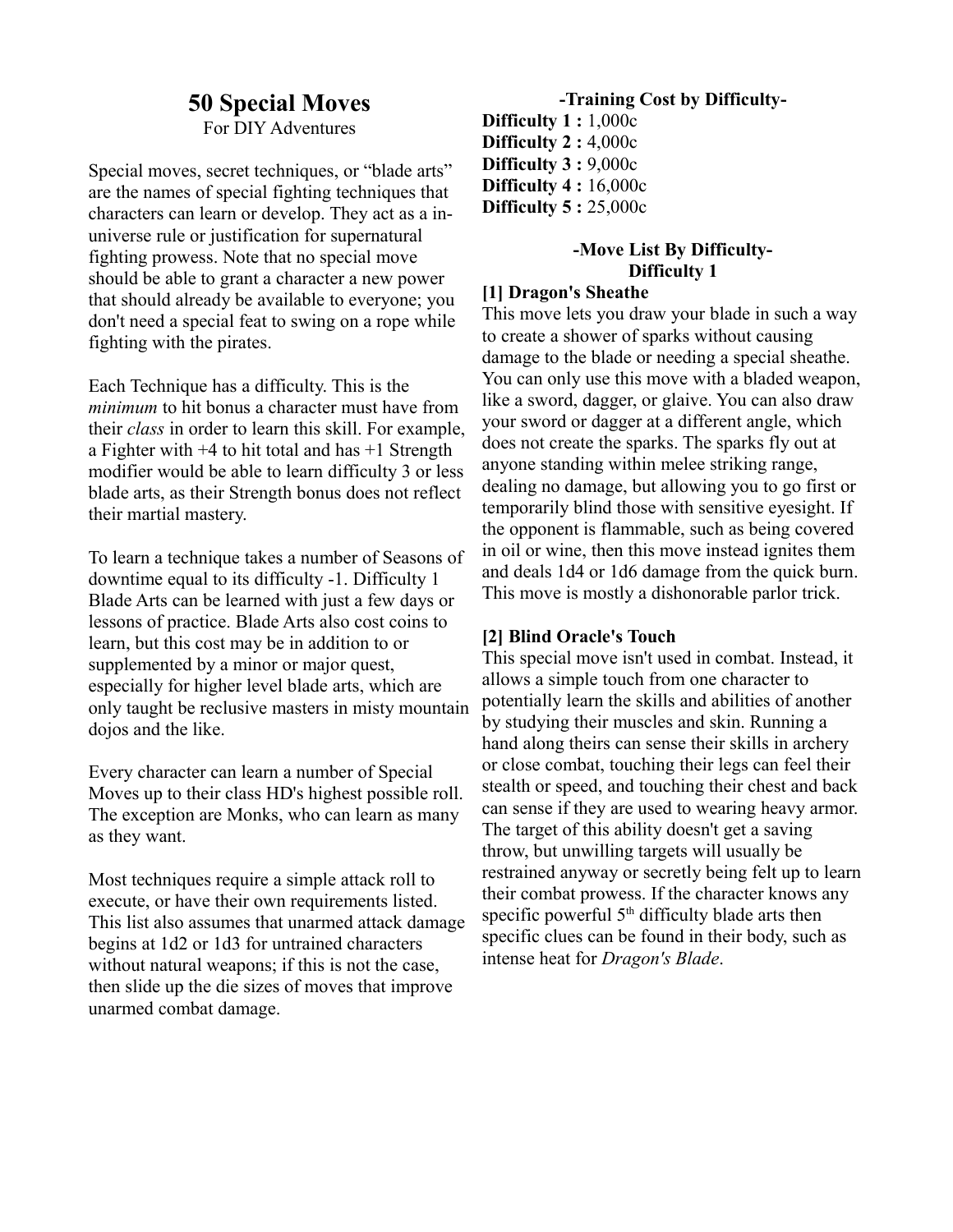## **[3] Sting of the Master's Blade**

You never inflict real damage from your weapon unless you intend to. You can spar with full force and always stop short before dealing any real damage to your partner. Additionally, you can use this to change the damage type of a sword to blunt of one die size less without risking damage to the blade. Magic weapon bonus still applies but at a ½ rate, rounding down. +1 Magic swords therefore do not confer any magic bonus, as most of their magic is in the sharpness of their blade.

## **[4] The Falling Butterfly**

Allows you to catch something sharp, dangerous,or explosive without hurting yourself. If the object is burning hot or acidic you will only be able to hold it for a single round before it start to harm you. This is "catch" from above, such as a oil **[9] The Merchant's Only Friend** lamp falling to the ground, not "thrown" such as an attack from an enemy. You do not need to roll or use a save to perform this skill, unlike other characters who may need to save to avoid the negative effects of whatever they're catching.

#### **[5] Plug up the Dragon's Nose**

If you put a finger in the barrel of a black powder weapon, it cannot fire. You cannot attack or perform any other action with that hand, and it only works if your finger totally blocks the hole, meaning you could not block up a cannon this way. If your setting doesn't use black powder, instead make it the tip of a crossbow bolt.

#### **[6] The Lobster sheds its Skin**

With a single combat round of precise movements, you can jump out of any suit of armor. This move will let you escape from armor that is burning or slowly crushing you from a spell or effect, but won't necessarily grant any protection from cursed armor unless taking it off this quickly would defend from the effects of its curse. You can treat the doff time of armor as essentially zero.

## **[7] Gears with Oil, Red as Blood**

By learning this technique, you can now perform all of your martial arts pressure point and special moves on machines as well as people, with an appropriate level of effect and damage. This only works if you have an Intelligence of at least +1, or have special training in how complex machines like automatons and clockwork-men work.

## **[8] Way of the Open Palm**

You get  $+1$  to hit with unarmed melee attacks. While useful as a self defense tool, professional warriors can use much more sophisticated and powerful martial arts techniques to make their punches, kicks, and slaps as deadly as forged weapons of iron and steel.

You can fling coins as deadly projectile weapons. They are flicked from between your fingers, and impact with almost the force of a sling. You deal 1d3 damage from the improvised weapons. Crushed and impacted coins lose surprisingly little value; gold is still gold.

## **[10] Nineteen Legged Stool**

You can use a stool, farming mat or basket, metal bucket, a ladder, or other improvised item as a shield. Gain the normal AC bonus of a shield while using these items, though they will be destroyed from blocking powerful attacks such as axes or beast bites, since they were never meant to defend against weapons as a shield was. You still have to use up a hand to use the item.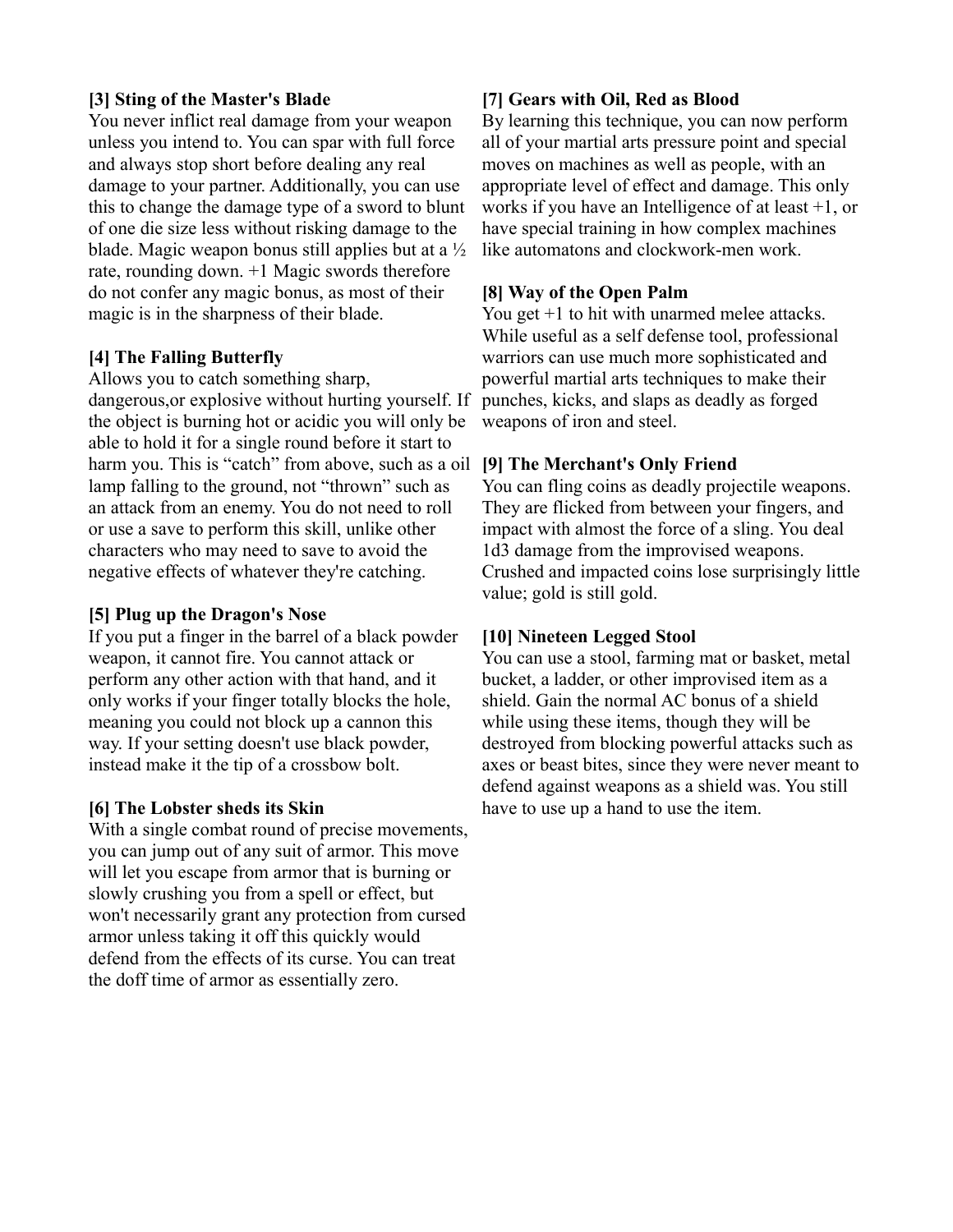#### **Difficulty 2**

## **[1] The Drunken Master**

This special move lets you fight with your normal skill (normal To-Hit, AC, movement, saves, etc.) while under the effects of an intoxicating drug like alcohol or mad salts.

#### **[2] Wick the Wax from the Scorpion's Tail**

This move allows a character to remove the poison coated on a blade or other material by spending their turn dodging instead, granting +2 AC from no aggressive action. They will use their sleeve, scarf, or fur to remove the poison, thus no longer having an effect on the next successful attack roll, as long as this attack roll missed. You can also make a stealth roll to see if the enemy is aware of your trickery. Rogues can add their stealth bonus/sneak chance to this ability.

#### **[3] Fists of Fury**

Increase your unarmed attack damage to 1d4. If you had a natural weapon that already gave you 1d4 unarmed attack damage, such as cat claws, then just add  $+1$  to your unarmed damage rolls. You can train this technique multiple times, but each time you must train it at the higher cost and difficulty of one higher, needing a new and better master to learn from, and each time you finish your training you gain a die size higher unarmed damage die; up to a maximum of d10 for a Difficulty 5 martial arts technique. Additionally, each martial arts school has their own name and style- some are based on animals, some on gemstones, some on elements, and so on. If an enemy combatant knows your martial arts school, they may be able to counter it, gaining a bonus against you in combat. Learning a different martial arts school may let you disrupt an enemy; it costs  $\frac{1}{2}$  the normal training costs of Fists of Fury, but you get to keep your highest possible damage die from your highest level technique.

## **[4] Broom in the Old Study**

You can spin your arms around and spend a combat turn to push away gas, dust, or floating particles or even a swarm of small insects that aren't too aggressive or powerful. This creates a small radius of 15ft where the cloud will be absent from for at least two combat turns, and slowly fill back in or continue disappaiting depending on the source. If you use a staff with this move, then can be integrated into your normal attack and doesn't requires a round, plus the radius is doubled in size to 30 ft.

#### **[5] I am but a Straw Mannequin**

If you are at full hit points and are hit by a nonmagic attack, you can roll a  $d20 +$  your to-hit bonus to make a very hard saving throw to avoid the damage instead; tucking the weapon under your armpit, allow the arrows to pin your bags and miss you by inches, etc. You can pretend to fall over or be in pain, but will require a stealth roll to fool anybody too close or clever to be easily deceived by this trick.

#### **[6] Wanderer Digs for Water**

You can go an extra day without water and an extra week without food. If you are a Fighter and have a Constitution score of at least  $+1$ , you can also learn a special technique where you sit absolutely still while awaiting rescue, conserving all your energy but allowing any attacker to get surprise against you in your deep stasis. While in that state, you can last up to a week without water or an entire month without food.

#### **[7] Two Finger Steel Defense**

If you are using unarmed combat while also fighting an opponent who has no weapon and has a roughly human-like physiology; you can add +2 AC against their attacks if they do not know any martial arts styles. You stop their fists with but two fingers, stopping the forceful blows with just the right amount of pressure.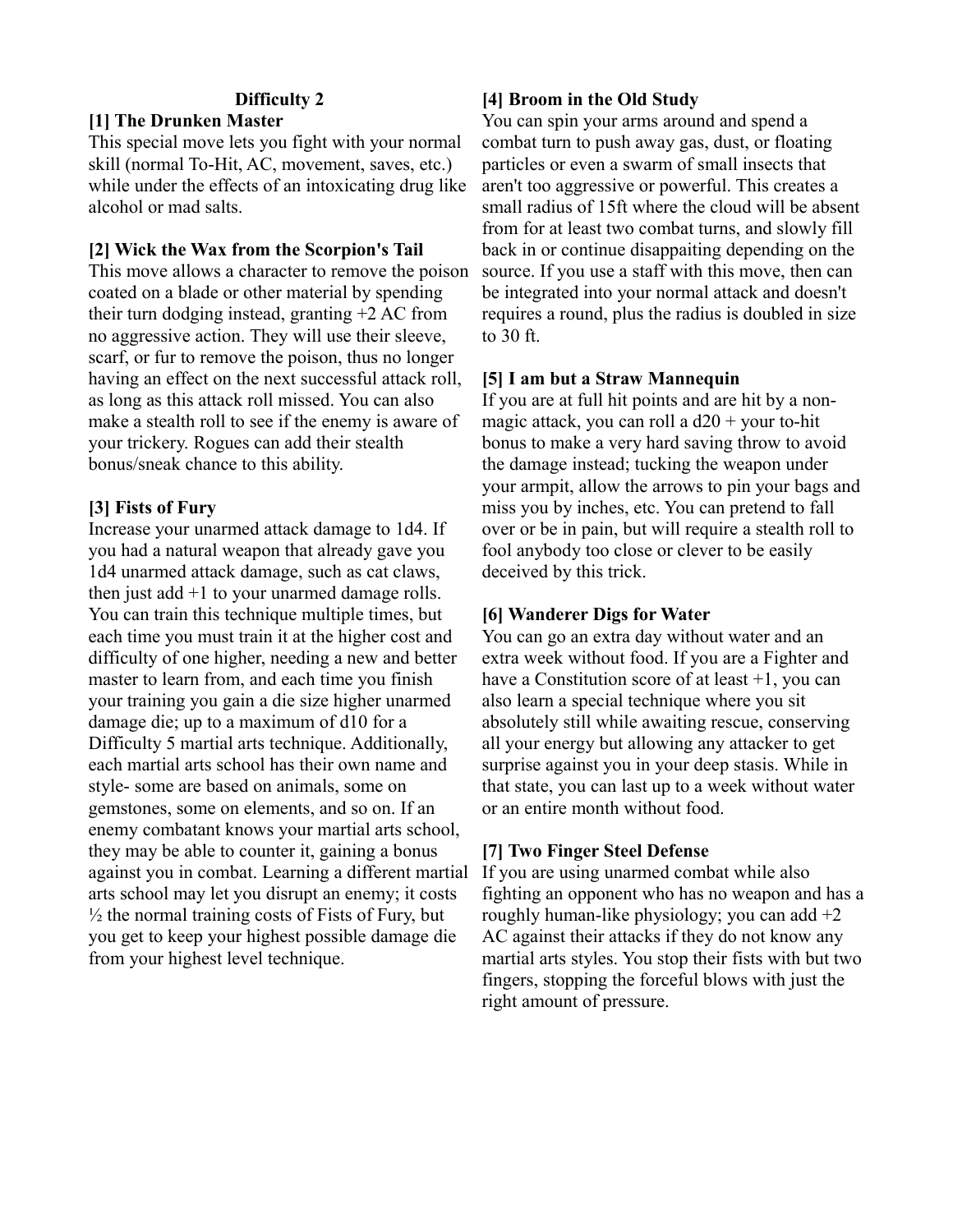#### **[8] Rigid Spine counters Earthquake**

You can resist stun effects on a hard saving throw. If the stun effect already gave a saving throw to avoid or mitigate, then you just get  $+2$  to that saving throw. Additionally, if you are capable of learning 5<sup>th</sup> Difficulty special moves, you can learn this move again at the  $5<sup>th</sup>$  Difficulty cost and become totally immune to all stun effects outside of the ultimate magical or divine effects. Any stun effect that can force itself upon you only lasts a single turn.

#### **[9] Falling Comet smites a Bird**

When you are falling, you can grapple an opponent that is also falling to transfer the damage of your fall into them. If they die from the fall damage, you have to soak the remainder of your own fall damage. Additionally, you can jump from a high fall onto an enemy to transfer the speed of your fall into a powerful attack, dealing your fall damage into the enemy instead, but the enemy gets a saving throw to step out of the way and it requires stealth and positioning to use this move.

#### **[10] Acupuncture**

You are as skilled in the body for combat as you are for healing. As long as you use a proper acupuncture kit that costs at least 500c, you can employ it while healing other characters with spells or first aid, granting +2 to healing. Additionally, if anybody you heal has a damaged attribute that is *one point away* from the next ability modifier up, you can restore just enough functionality to that body's system to recover that one point.

# **Difficulty 3**

## **[1] The Monkey's Tail**

Using this move, the character can use a long rope or cord of fabric as a method to control a weapon at a distance. This allows for short ranged weapons to be used with reach as though they were a spear or whip. The long cord requires both hands to use, and can only make basic attacks with the weapon, meaning it cannot be combined with most other blade arts. Secondly, the cord can be cut as it must be made out of something flexible and soft. The enemy combatant may make an attack with a sharp weapon against the AC 10 cord and on a hit, it is severed, ending the control you have over the extended weapon and dropping it at their feat. If you are a Fighter with at least +4 to hit from your class bonus, then you may spend 50% of the training cost again to learn how to use this blade art with metal chains instead, raising the AC of the "monkey tail" to 18.

#### **[2] Drinking Rain from a Falling Leaf**

This move is similar to *Wick the Wax from the Scorpion's Tail* and requires that move to learn this one. This ability instead removes a temporary enchantment or power from a blade in the same method as poison; by dodging the lightninginfused sword so closely, you can cause it to fire off harmlessly next to you. This move only works on Blade Arts of an equal difficulty or less, and only works on spells of an equal level or less.

#### **[3] Eagle's Cry**

You can focus your voice into a powerful weapon. With intense training, your voice becomes powerful and shrill enough to deal damage; whenever you use this power you deal 1d6 damage to enemies directly in front of you in a small cone. All normal glass within a 50 ft radius shatter from the loud noise. If you use this power more then once in a single day, you lose your voice and cannot speak, cast spells, or use this ability for 1d3 days afterwards.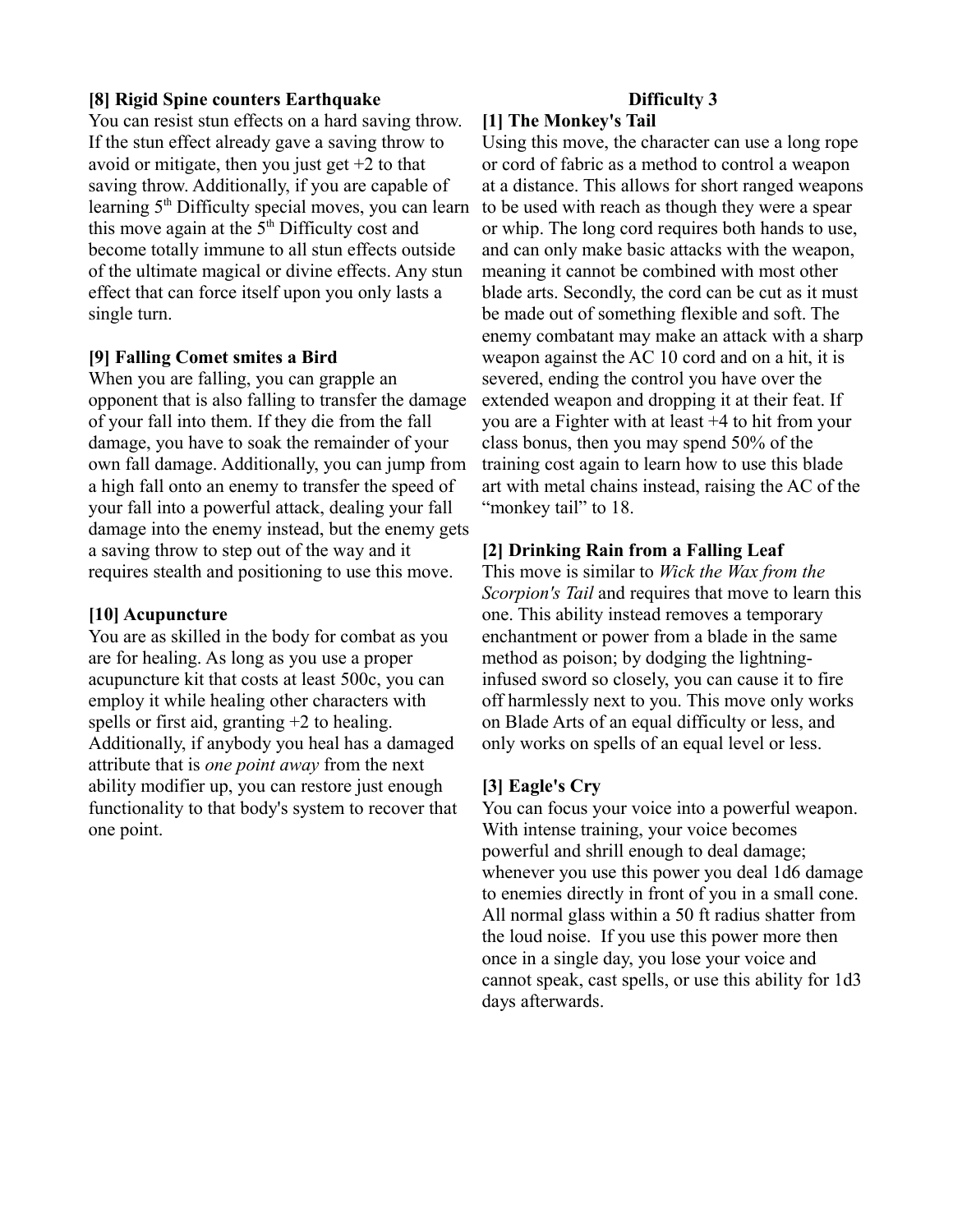## **[4] Dancing Dagger**

You can only use this move on a dagger, ninja star, or other small, concealable throwing weapon. Once you learn it, any dagger you throw will ricochet back to your hand on a missed ranged throwing attack, allowing you to use it in melee the next round or throw it again.

## **[5] Locklimb Chop**

By hitting an unarmed attack, you can chose to deal no damage and instead lock an enemy's limb in place. If their arm is straight, then they cannot bend it. If it is bent, then they cannot straighten it out, etc. Saving throws are given to flexible enemies or those using weapons to still retain use of them, but some tools like shields or magic staves for spells may still be used even when the limb is locked in place. The creature has their limb locked like that for 1d6 combat rounds.

## **[6] My Body is Mountain**

Once per day, your character can meditate for an exploration turn to stop their bleeding and close up wounds. This restores 1d6 hit points and requires no first aid or medical supplies to perform. You also get a second saving throw to resist a poison in your system.

## **[7] Speak no Spells**

This move requires an unarmed attack roll to be made against an opponent and successfully hit. The attack deals no damage, but strikes a pressure point in their throat that prevents them from speaking. Using this prevents magic users from speaking a spell incantation; thus silencing their magic. This lasts for 1d4 combat rounds.

#### **[8] Rawhide is my Flesh**

By concentrating on defense for a combat round instead of attacking, you can lower all the damage you take from acid spells, attacks, or other sources by -2 damage per hit. Attacks that deal 2 or less damage are totally ignored, as you wipe them off your skin before they can burn into you, but any secondary effect of the acid or spell still occurs. Additionally, this move raises your AC by  $+1$ whenever you use another defensive combat action or use up your combat round to defend yourself.

## **[9] This Blade I So Name**

You can name a weapon using the ancient arts. You must also impact the weapon with some tradition and mark; such as a rune, a bright tassel, or a notch for each life it has taken. This weapon counts as magic for the purposes of hitting enemies immune to normal weapons, but has no special magical properties. If you can learn  $4<sup>th</sup>$ Difficulty moves then you can spend  $\frac{1}{2}$  the training cost again, you can make any weapon you have named have an ego score of 1. This means laymen cannot use it without fumbling the weapon, as it refuses to serve lesser warriors. You can only name one weapon a year.

## **[10] The Shadow Cuts at Noon**

You can make an extended attack with a spear, rapier, or other mostly piercing weapon melee weapon. This requires you not to move and charging your balance. The weapon is thrust forward, but the piercing energy of the attack is carried forward- piercing through all enemies in a line in front of the weapon, extending up for a maximum of 25 ft. This ability is more tiring then standard attacks and as such can only be used a few times before the character will be too tired to continue using it in a fight. Make a saving throw to avoid fatigue if you use it more then twice in any combat encounter, or if you use it too many times once per day.

# **Difficulty 4**

#### **[1] Hand of the Typhoon**

This move allows for the transfer of force through the medium of water. The slash of a sword or punch of a fist transfers through water and can strike your foe at a distance, dealing 1d4 damage of the appropriate type. By paying  $\frac{1}{2}$  the training cost again, you can learn to do this through all other similar mediums, such as through sheets and blankets in the Sultan's palace, sand and gravel along a beach, or long grass in a field.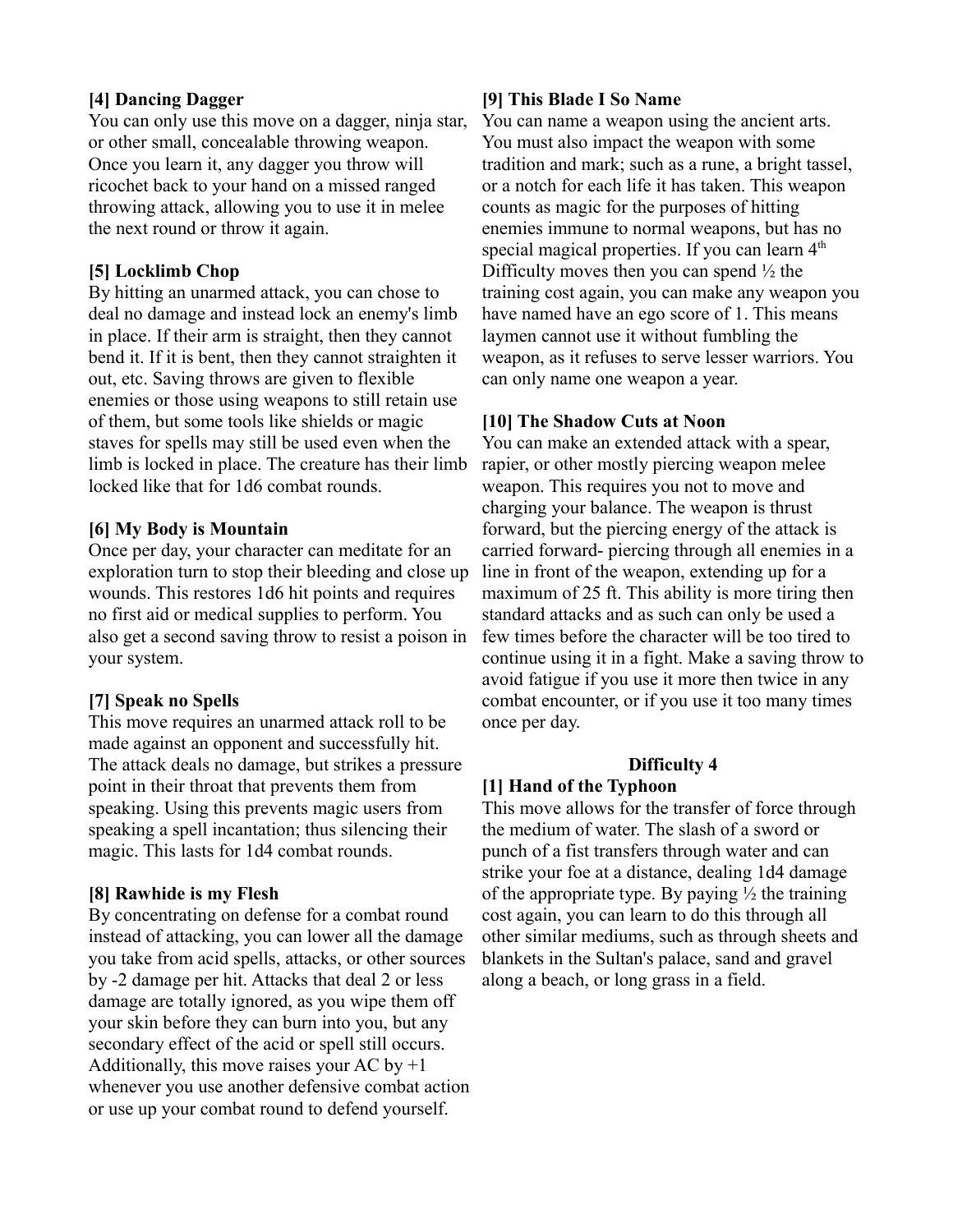## **[2] Dragon's Blade**

By cultivating an inner fire and practicing lightning-fast movements with a sword, you may engulf your blade in fire by spending a combat round waving it around to gather the heat and ignite the metal. The scorching heat of the blade deals +1d6 fire damage on any successful hit. Weapons that use this technique that are not magical are singed and corroded with soot, giving -1 to hit with that weapon until it is properly cleaned and polished. Magic weapons or weapons made of super heat-resistant material ignore this effect. The Dragon's Blade lasts up to an exploration turn and can be used as a makeshift torch. Those who cultivate this ability use an inner flame, and as such it can only be used once per day until the spark is rekindled.

## **[3] The Hidden Knife**

You can redirect the force of your fists and feet into cutting damage instead of blunt damage. You can do this to either deal damage to an enemy immune to slicing damage, or to cut through something vulnerable to cutting like a rope or vines. This does not change the damage of your unarmed attacks, just the type of damage it deals. Additionally, you can use just a single finger as a penetrating or piercing type damage attack as well, if your game is so specific with damage types.

#### **[4] Clawing Tiger**

If an enemy you are facing has AC of 10 or lower, you don't have to roll to hit, you hit automatically. This applies to standard weapons and unarmed combat attacks, but not ranged weapons.

## **[5] River God's Skin & Scale**

Your body is toughened and hardened by this technique. The training time for this technique is doubled, as your body must be constantly subjected to light scratches and wounds as well as beaten and rinsed with special oils and salts. After the training is over, your skin is much tougher. You gain +2 maximum hit points and no longer take damage from caltrops, light needle traps, or being trapped in an iron maiden. This also means you cannot be poisoned by a blowgun or similar, as the needle lacks the depth and strength to reach your bloodstream.

## **[6] Death After October**

When you die, your character can instead have their blood and body instantly freeze with ice, going totally stiff. This prevents any healing spells or medical attention from being used on them until they thaw, but also prevents their body from being further ravaged or rotten or turned into an undead slave by an evil necromancer. Their body thaws in typical summer weather and if they are placed next to a fire, but can stay frozen essentially forever if placed in a cold, damp place. This spell can be used to preserve a corpse for a resurrection spell, or to protect a vital treasure held close to the corpse's breast, since nothing they are wearing or carrying can be taken until they thaw.

## **[7] Hold Fast against Death's Specter**

You can project your life energy into a barrier that protects you against the terrible effects of negative energy. You get  $+2$  to saves vs death. This power is passive, and is always on as long as you are capable of fighting. When against ghosts or leveldraining undead, your skin glows a white sheen, and black smoke rises whenever they touch you and you succeed your saves against them.

## **[8] Strike the Hidden Point**

By studying one race's biology, you can learn their secret pressure points. Whenever you defeat a foe with an unarmed melee strike, or are attacking an otherwise helpless or near-death victim, you can choose to instead paralyze them temporarily or deal 1d6 damage to any stat of your choice from disrupting their bodies own channels. You have to pay the training cost again each time you want to learn a new race's biological systems. Some races, such as High Elves, may be too supernatural or superior biologically for them to have pressure points you can exploit in the first place.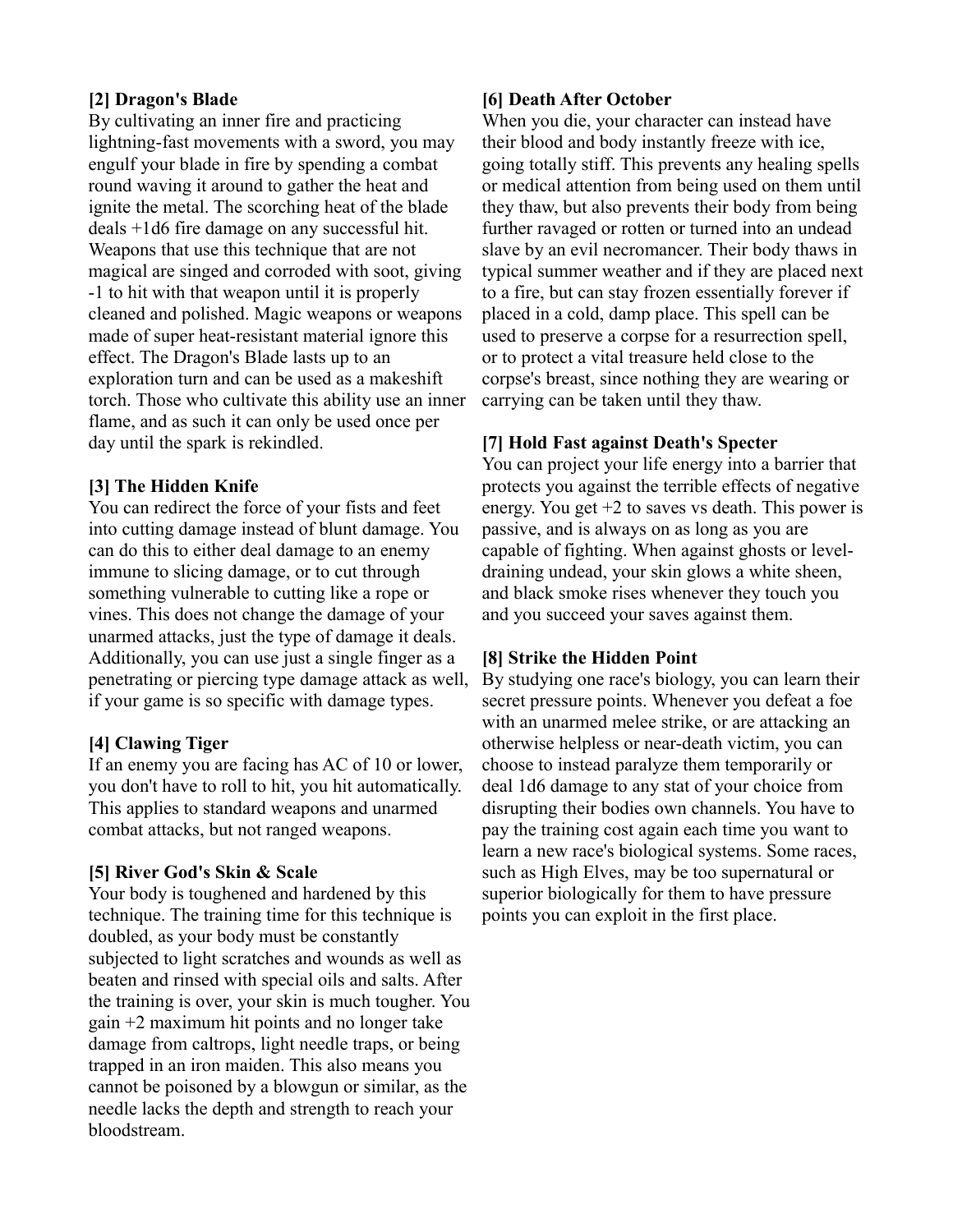#### **[9] Shear-Steel**

Anyone can attempt to break armor or weapons of significantly weaker quality or material then the type they are using; even a layman can damage iron weapons with steel, or destroy iron with mithril. This power lets a warrior channel their own toughness into their blade or armor, treating it as one level of material strength higher. Wooden weapons become as tough as iron, iron is as steel, steel is as mithril, and so on.

#### **[10] Dream of the Slave**

When you are bound and tied, you may attempt to burst free. Roll a saving throw, and on a success you can rip apart ropes, leather muzzles and leashes, and wooden bindings. If your Strength score is at least  $+3$ , you can also do this to iron chains. If you are trapped by magical shackles or locked in place or in a prison made of magic, you can also attempt this but instead use your Wisdom score as a limit on how powerful an enchantment you can break free from.

#### **Difficulty 5**

## **[1] The Flying Swordsman**

This ability teaches the fighter to be able to balance and hold their weight on things too weak to do so normally, run across light surfaces like fabric or water without falling through, and balance on precarious places. Learning this ability requires at least +2 from your Dexterity from natural talent, training, or magic items. While this ability is similar to the ninjitsu Rogues gain through leveling up, yours is always a bit more brutish and less agile then theirs.

#### **[2] The Spirit in the Sword**

Using this power, you can evoke a magic weapon's ability at a range to create a single spell-like effect. Blades with an ice enchantment could throw out a blast of ice, dealing the damage of the ice enchantment as a ranged attack. Swords with incredible sharpness instead could cut something at a distance instead, or do a simple ranged attack. Magic blasts caused by this power deal the enchantment/special damage plus the magic value of the weapon, such as  $+2$  to the damage for a  $+2$ magic sword, etc. Magic weapons with a more powerful, intelligent spirit are actually manifested as a real spirit entity, with stats and abilities befitting of what the sword's spirit is. After using this power, the sword loses its magic enchantment (but remains as durable) for the rest of the day. Weapons with intelligent spirits can last for up to 1d4 exploration turns before disappearing and falling silent for the rest of the day, until the sword has had time to recuperate.

#### **[3] The Pit of Death**

You must use a blunt weapon or the blunt end of a specialized weapon to use this power. When you strike the ground with all your might, you can create a small crack in the floor, rocky earth, or soft soil to create a small pit. The pit is filled with spikes, including the bones of dead animals, cave stalagmites, and bits of buried wood all pointing up. Anyone pushed into this pit or thrown down there would take massive damage from the fall and being impaled; equal to 3d10 piercing damage. You can also choose to hit the ground a little less hard to make the pit just flat instead, which could be used to trap people or make an impromptu arena for you to fight something 1 on 1. This power has no daily limit but if abused to dig trenches or latrines it still tires you out as though you had dug the pit yourself; it's a powerful martial arts move, not a magic shovel.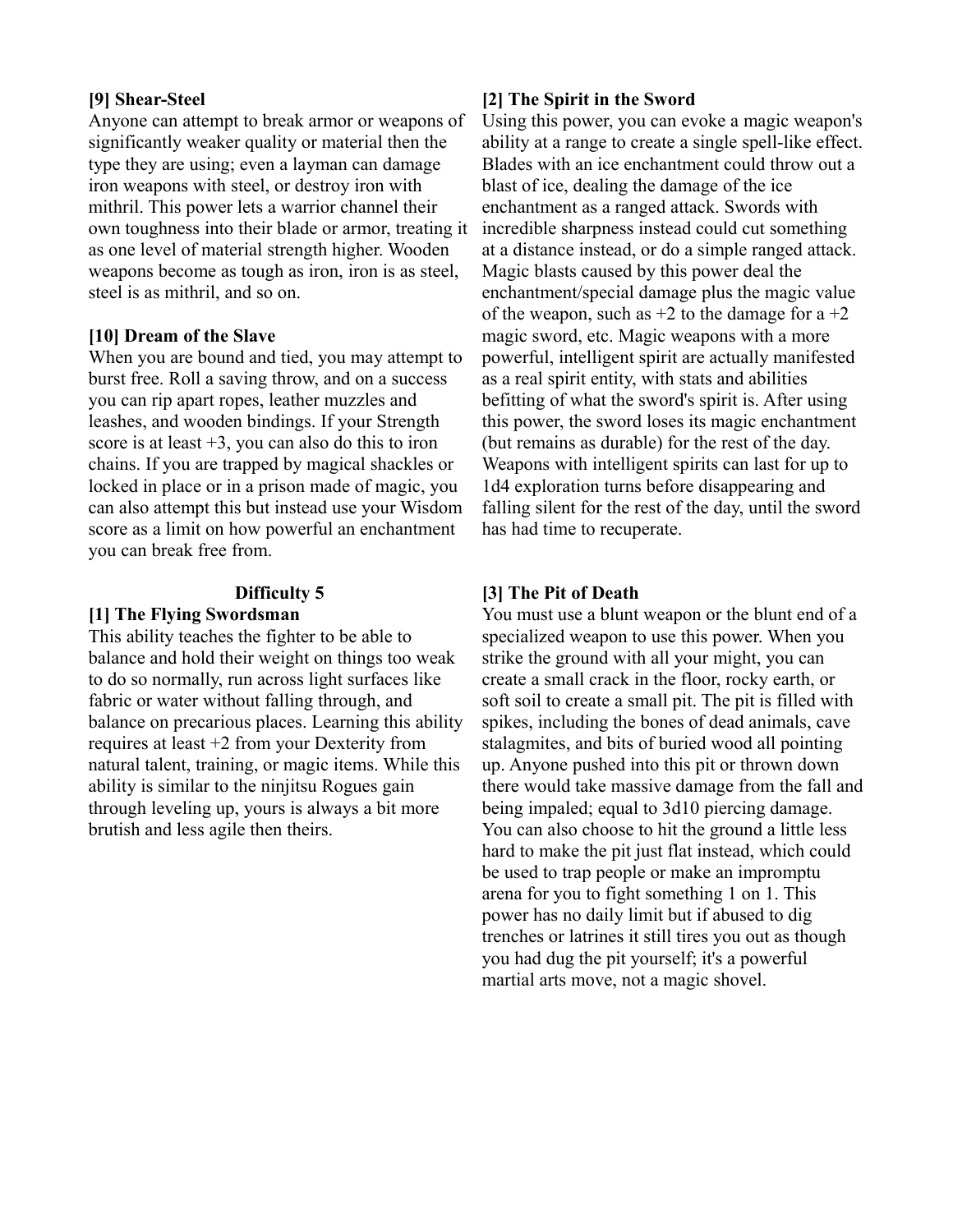## **[4] Quivering Palm**

This ability lets you channel the vital energy of a foe into a deadly weapon. Creatures killed by this move have their blood boil and explode like a bomb, their eyes pop out, muscles spasm and break their spine or any number of other of gruesome fates. You can do this whenever you kill a living creature with an unarmed attack if you so choose. Additionally, if you hit a foe with low enough hit points that your attack *could* have killed them, but your damage roll was too low, you can instead strike their pressure points and make them into a ticking time bomb. They get one final round to act, either to make an attack or blurt something out, and then their body rips apart in a manner described above. If they manage to heal enough hit points that your strongest attack couldn't kill them anymore in their final round, then they get a save vs death. On a failure, they die anyway. On a success, they survive but take 2d6 damage in a random stat or lose -1 HD from the internal damage of your martial art.

#### **[5] Flawless Thoughts of Crystal**

You are immune to mind control and mindeffecting powers. You can always sense illusions, and your roll to disbelieve is an easy saving throw. If something absolutely has to still mess with your brain, or if you are hit by a spell or move that is god-like in power, then just resist 90% of the effect. For example, if you were to see a Lovecraftian horror that kills you just by seeing it, just take a maximum of 1d6 damage instead. Additionally, you may tap someone on the head to give them a bonus saving throw against any mind effecting ability that is harming them.

## **[6] Limitless Breath within your Breast**

You cannot be paralyzed. Any spell or effect that would paralyze you is ignored, saves automatically succeed against paralysis. If an effect is so powerful as you cannot resist it, such as a curse by the Gods, then you are half paralyzed instead. Additionally, this power lets you break out of being petrified or turned to stone after 1 exploration turn of being trapped- this works even on permanent changes into stone.

## **[7] Suffer thy Sorcery**

This move requires an unarmed attack roll against a target, which must hit- you deal normal damage. If you already know *Speak no Spells*, then you get +2 to hit with this move. This ability penetrates the aura of a magic user and disjoints their magical powers; reversing the effect of their next spell or a current spell and sending it back to them. Additionally, this move ignores magical shields and barrier 3rd level and lower in strength. Magic users get the same saves against their own spell effects, but at -2 if you know *Speak no Spells*.

## **[8] Power Within**

By concentrating and spending your combat round channeling your energy, you can temporarily enter a stat of increased power. The character's muscles bulge and clothes rip, and subtle energy collects around their frame. After channeling this power, the character gains temporary bonuses of  $+1$  HD and treat their level as one higher. Additionally, they get +2 to hit, damage, AC, saves, and treat all stat modifiers as  $+1$  higher, and get an extra attack per round. This state lasts an entire combat, but is very draining and causes extreme fatigue once it wears off. It cannot be used again until the character has gained several thousand XP or has had a long recovery period with ancient remedies.